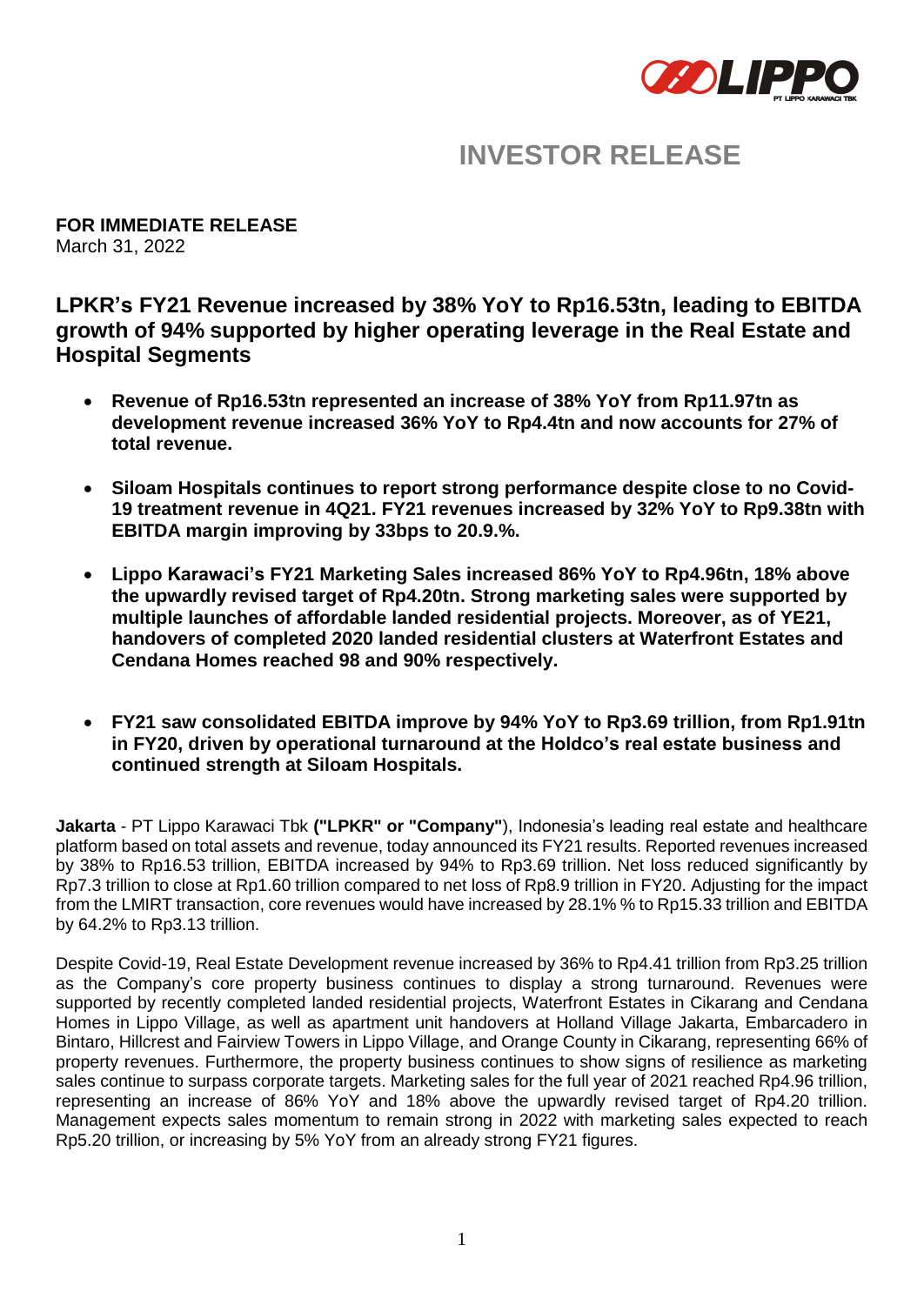

### **Strong Siloam Results Despite Decrease in Covid-19 Impact**

Siloam Hospitals' performance remained very strong, EBITDA increased by 34.2% to a record high of Rp1.96 trillion in FY21 compared to Rp1.46 trillion in the previous FY20. Siloam's FY21 revenue reached Rp9.38 trillion, up from Rp7.11 trillion in the prior year. This helped support Siloam's Net Profit After Tax that increased by 481% to Rp674 billion from Rp116 billion in the previous FY20.

|                                 |                         |             |             | <b>Change</b> |
|---------------------------------|-------------------------|-------------|-------------|---------------|
| (In Billion Rp)                 | <b>Income Statement</b> | <b>FY21</b> | <b>FY20</b> | YoY           |
| <b>SILOAM P&amp;L BREAKDOWN</b> |                         |             |             |               |
|                                 | Revenue                 | 9,382       | 7,110       | 32.0%         |
|                                 | Gross Profit            | 3,880       | 2,740       | 41.6%         |
|                                 | Opex                    | 1,921       | 1,278       | 50.3%         |
|                                 | <b>EBITDA</b>           | 1,960       | 1,461       | 34.2%         |
|                                 | Net Income After Tax    | 674         | 116         | 481.0%        |

Through FY21, SILO has conducted over 730k PCR tests and more than 1.85 million rapid and serology tests. In line with declining new Covid-19 cases nationwide towards the end of 2021, Siloam's revenue contribution from Covid-19 related treatment was below 1% in 4Q21, the lowest since the beginning of the pandemic. Without Covid-19 treatment, 9 ramping up non-Covid hospitals reported positive EBITDA. Siloam will continue to open about 1-2 new hospitals every year.

Overall, our Healthcare and other services revenue increased by 40% in FY21 to Rp12.09 trillion from Rp8.63 trillion. Decreasing Covid-19 cases in 4Q21 is positive for our malls, hotels, parking and other businesses. In monthly data from December 2021, footfall traffic in malls recovered to 60% of pre-pandemic levels after having reached 48% in June, while our hotels also reached their highest occupancy level since the start of the pandemic. Pillar 2 revenues included 10 months of LMIRT consolidation of Rp1.20 trillion, normalizing this figure and the segment revenues reported 26.2% YoY growth.

|                    |                                            |             |             | <b>Change</b> |
|--------------------|--------------------------------------------|-------------|-------------|---------------|
| (In Billion Rp)    | <b>Income Statement</b>                    | <b>FY21</b> | <b>FY20</b> | YoY           |
| Revenue            |                                            |             |             |               |
| <b>Development</b> | <b>Subtotal</b>                            | 4,408       | 3,253       | 35.5%         |
|                    | Real Estate Development                    | 4,408       | 3,253       | 35.5%         |
| <b>Recurring</b>   | <b>Subtotal</b>                            | 12,122      | 8,713       | 39.1%         |
|                    | Healthcare                                 | 9,382       | 7,110       | 32.0%         |
|                    | Malls                                      | 1,440       | 456         | 215.8%        |
|                    | Others (Real Estate Management & Services) | 1,268       | 1,066       | 18.9%         |
|                    | Fund Management/ Investment                | 32          | 81          | $-60.1%$      |
|                    | <b>Total Revenue</b>                       | 16,530      | 11,966      | 38.1%         |

#### **LPCK Revenues Supported by Handovers of Completed Projects in Orange County & Waterfront Estates**

Lippo Cikarang reported flat revenue growth at Rp1.85 trillion in FY21 compared to Rp1.84 trillion in FY20 Revenue booked in FY21 was supported by handover of units in the first two clusters of the landed residential located at Waterfront Estates, while revenue booking in FY20 was from handover of apartments in Orange County . As of Dec 2021, about 92% and 98% of units in Orange County and Waterfront Estates have been handed over. Lippo Cikarang reported Rp1.23 trillion in marketing sales in FY21, representing an increase of 20% YoY and representing 25% contribution to total marketing sales in FY21 supported by industrial and affordable housing clusters.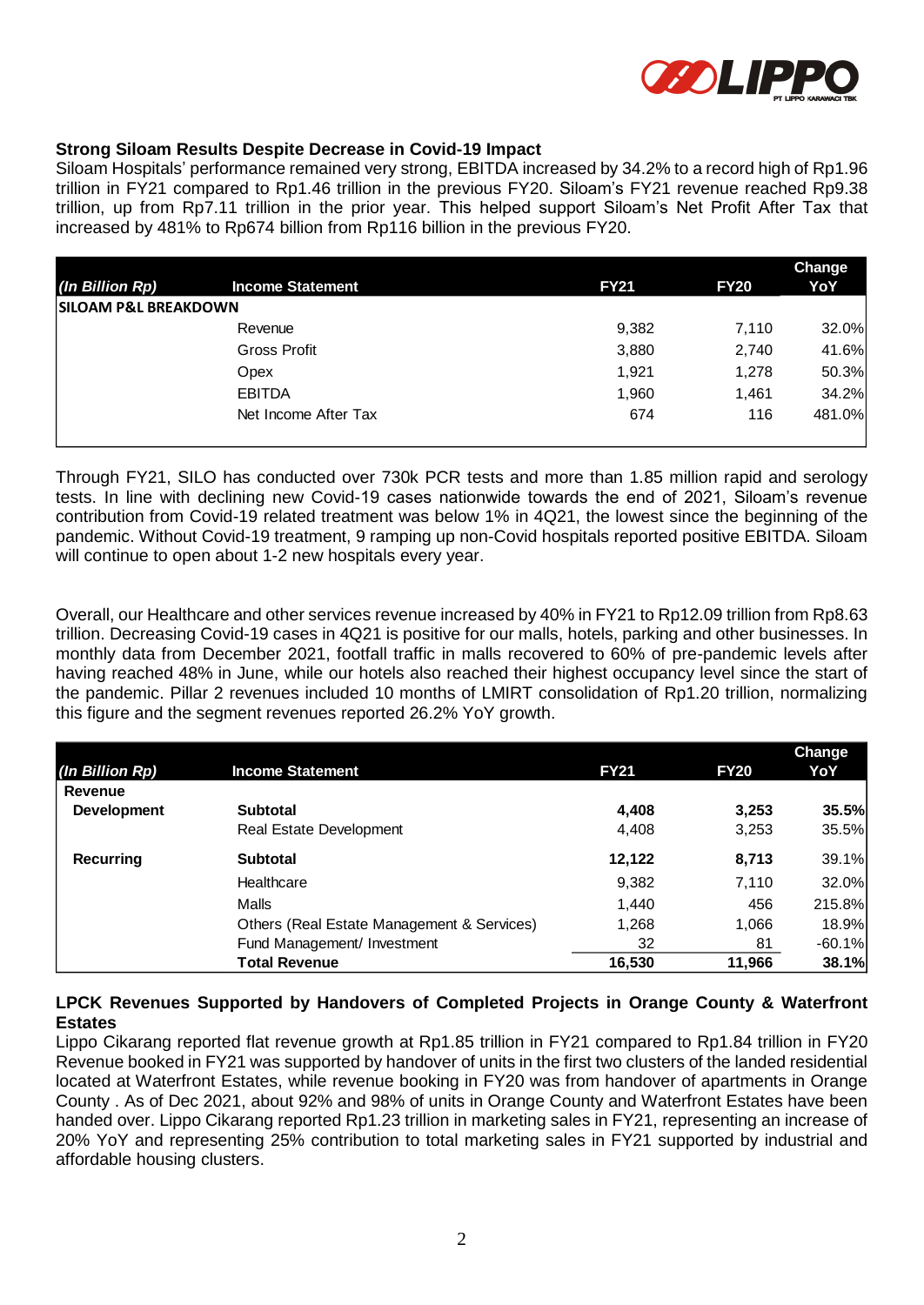

### **Consolidated Gross Profit increased by 54.0% YoY to Rp7.11 trillion in FY21**

LPKR booked gross profit of Rp7.11 trillion in FY21 compared to Rp4.62 trillion in FY20. The Real Estate Development segment reported an increase in Gross Profit of 92.2% YoY to Rp1.62 trillion in FY21 from Rp844 billion in FY20. The largest increase in gross profit was from the LMIRT business consolidation for 10 months in 2021. Excluding the impact from consolidation, the Real Estate Development segment reported the highest increase in gross profit as higher margin landed residential projects represented a 4-fold increase to Rp779 billion in gross profit. Meanwhile, the malls and fund management in pillar 2 and pillar 3 recorded recovery of 36.5% YoY growth with improving vaccination rates.

|                     |                                            |             |             | <b>Change</b> |
|---------------------|--------------------------------------------|-------------|-------------|---------------|
| (In Billion Rp)     | <b>Income Statement</b>                    | <b>FY21</b> | <b>FY20</b> | YoY           |
| <b>GROSS PROFIT</b> |                                            |             |             |               |
|                     | Real Estate Development                    | 1.622       | 844         | 92.2%         |
|                     | Healthcare                                 | 3,880       | 2,740       | 41.6%         |
|                     | Malls                                      | 911         | 451         | 102.0%        |
|                     | Others (Real Estate Management & Services) | 667         | 502         | 32.9%         |
|                     | Fund Management/ Investment                | 32          | 81          | $-60.2%$      |
| <b>Total</b>        |                                            | 7.112       | 4.617       | 54.0%         |
| GROSS MARGIN (%)    |                                            | 43%         | 39%         |               |

|                           |                                            |             |             | Change   |
|---------------------------|--------------------------------------------|-------------|-------------|----------|
| (In Billion Rp)           | <b>Income Statement</b>                    | <b>FY21</b> | <b>FY20</b> | YoY      |
| <b>OPERATING EXPENSES</b> |                                            |             |             |          |
|                           | <b>Real Estate Development</b>             | (720)       | (835)       | $-13.8%$ |
|                           | Healthcare                                 | (1,921)     | (1,278)     | 50.3%    |
|                           | Malls                                      | (429)       | (262)       | 63.7%    |
|                           | Others (Real Estate Management & Services) | (305)       | (287)       | 6.3%     |
|                           | Fund Management/ Investment                | (45)        | (46)        | $-2.2%$  |
| Total                     |                                            | (3, 420)    | (2,710)     | 26.2%    |
| OPEX / REVENUES           |                                            | $-21%$      | $-23%$      |          |

### **Consolidated FY21 EBITDA increased by 93.5% YoY to Rp3.69 trillion**

LPKR's reported EBITDA in FY21 increased by 93.5% YoY to Rp3.69 trillion from Rp1.91 trillion in FY20. Siloam Hospitals reported EBITDA growth of 34.2% YoY to Rp1.96trillion, driven by higher EBITDA at Siloam Mampang and Kelapa Dua hospitals which are utilized for the treatment of Covid-19. After normalizing for the EBITDA of Rp561 billion contributed by LMIRT, our core EBITDA growth was 64.2% across the consolidated business. Following this adjustment, the reported Rp2.80 trillion in Others (Real Estate Management & Services) declines to Rp2.24 trillion, an increase of 20.3% year on year from Rp1.86 trillion in FY20. The higher EBITDA in the Real Estate Development business is led by handovers in recently completed projects in Lippo Village (Cendana landed residential projects), Holland Village and Embarcadero.

|                      |                                            |             |             | <b>Change</b> |
|----------------------|--------------------------------------------|-------------|-------------|---------------|
| (In Billion Rp)      | <b>Income Statement</b>                    | <b>FY21</b> | <b>FY20</b> | YoY           |
| <b>EBITDA</b>        |                                            |             |             |               |
|                      | <b>Real Estate Development</b>             | 902         | 9           | 9922%         |
|                      | Healthcare                                 | 1,960       | 1,461       | 34.2%         |
|                      | Malls                                      | 482         | 189         | 155.0%        |
|                      | Others (Real Estate Management & Services) | 361         | 214         | 68.7%         |
|                      | Fund Management/ Investment                | (12)        | 35          | $-134.3%$     |
| Total                |                                            | 3,693       | 1,908       | 93.6%         |
| <b>EBITDA MARGIN</b> |                                            | 22%         | 16%         |               |

Consolidated EBITDA Margin has improved to 22% in FY21 from 16% in FY20. The biggest driver of the EBITDA margin strength is the high margin Covid-19 treatment and testing business at our healthcare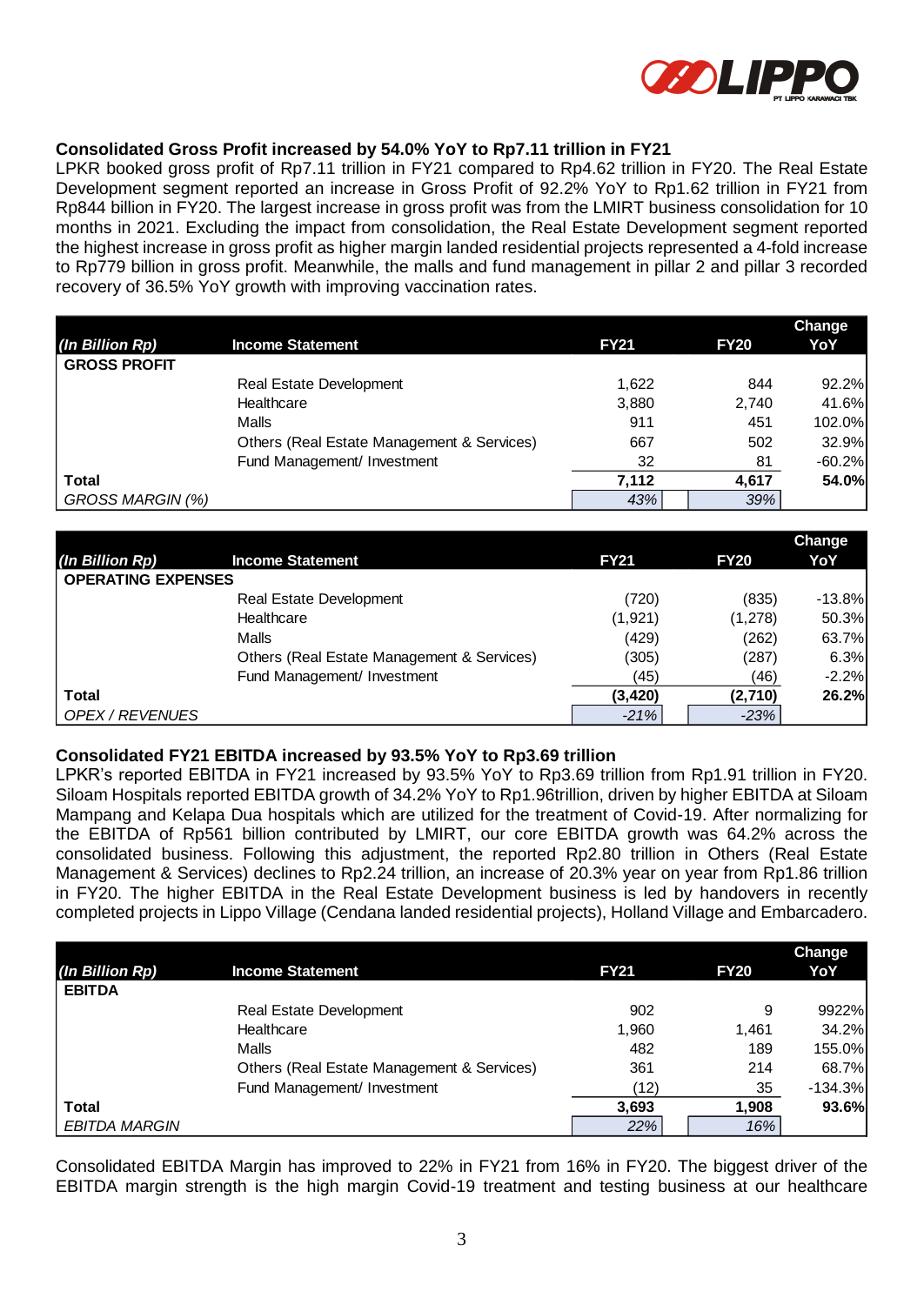

segment. On an as reported basis, net loss after tax totaled Rp1.60 trillion and representing a significant improvement from the Rp8.9 trillion loss reported in FY20.

#### **Recent Events**

LPKR launched an extension of affordable landed residential project, Cendana Cove in February 2022 in Lippo Village. Demand for product within the segment remains strong as all 252 homes were sold in the first few hours of the launch totaling Rp263.4bn.

End of November 2021, LPKR sold approximately 11% of its ownership in LMIRT to Tokyo Century Corporation for total purchase consideration of SGD67 million resulting in a decrease in LPKR's ownership in LMIRT to 47.0% from previously 58%. This further solidifies the company's focus on Real Estate and Healthcare.

In March 2022, Lippo Karawaci sold its first launch of a higher priced product under the Brava brand. The Company sold 12 units that were valued at Rp49.3 billion on the launch date.

John Riady, the CEO of Lippo Karawaci stated, "In 2021 our property business continued to strengthen as marketing sales increased 86% year on year to Rp4.96 trillion. Our hospital business reported its most profitable results and as the year ended we have seen improvements in our malls, hotels and ancillary businesses. Currently, we are well positioned to build upon our 2021 results as we move into 2022." Mr. Riady continued, "Indonesia is rapidly reopening and returning to normal, a welcome sign that we believe will result in further improvements in our business lines."

| Project                   | Location                                      | <b>FY21</b>      | <b>FY21</b>                            | <b>FY22</b>      | FY21 Land       |
|---------------------------|-----------------------------------------------|------------------|----------------------------------------|------------------|-----------------|
|                           |                                               | <b>Marketing</b> | <b>Marketing</b>                       | <b>Marketing</b> | <b>ASP (Rpm</b> |
|                           |                                               |                  | Sales Target Sales (RpBn) Sales Target |                  | per sqm)        |
|                           |                                               | (RpBn)           |                                        | (RpBn)           |                 |
| Holdco                    |                                               | 2,850            | 3,734                                  | 3,750            | 14.1            |
| Lippo Village             | West Greater Jakarta                          | 1,800            | 2,268                                  | 2,375            | 11.4            |
|                           | Holland Village Manado Manado, North Sulawesi | 63               | 118                                    | 5                | 10.0            |
| Tanjung Bunga             | Makassar, South Sulawesi                      | 250              | 285                                    | 350              | 6.4             |
| San Diego Hills           | Karawang, West Java                           | 350              | 375                                    | 250              | 21.2            |
| <b>Kemang Village</b>     | South Jakarta                                 | 122              | 113                                    | 120              | 15.8            |
| Hillcrest & Fairview (LV) | West Greater Jakarta                          | 70               | 100                                    | 250              | 16.4            |
| St. Moritz                | West Jakarta                                  | 30               | 211                                    |                  | 36.7            |
| Park View                 | South Jakarta                                 |                  | 1                                      |                  | 14.8            |
| Holland Village Jakarta   | North East Jakarta                            | 100              | 83                                     | 250              | 18.6            |
| Lippo Office Thamrin      | Central Jakarta                               | 15               | 16                                     |                  | 41.5            |
| <b>Embarcadero Suites</b> | Tangerang                                     | 50               | 37                                     | 150              | 15.3            |
| Retail Inventory          | West Greater Jakarta                          |                  | 125                                    |                  | na              |
| <b>Lippo Cikarang</b>     |                                               | 1,350            | 1,230                                  | 1,450            | 7.5             |
| Residential               | East Greater Jakarta                          | 25               | 26                                     | 25               | 8.3             |
| Waterfront                | East Greater Jakarta                          | 700              | 500                                    | 700              | 10.1            |
| Commercial                | East Greater Jakarta                          | 125              | 230                                    | 75               | 8.9             |
| Industrial                | East Greater Jakarta                          | 450              | 375                                    | 650              | 1.8             |
| DS <sub>8</sub>           | East Greater Jakarta                          |                  | 27                                     |                  | 1.7             |
| Orange County             | East Greater Jakarta                          | 50               | 72                                     |                  | 16.5            |
| Total                     |                                               | 4,200            | 4,964                                  | 5,200            |                 |